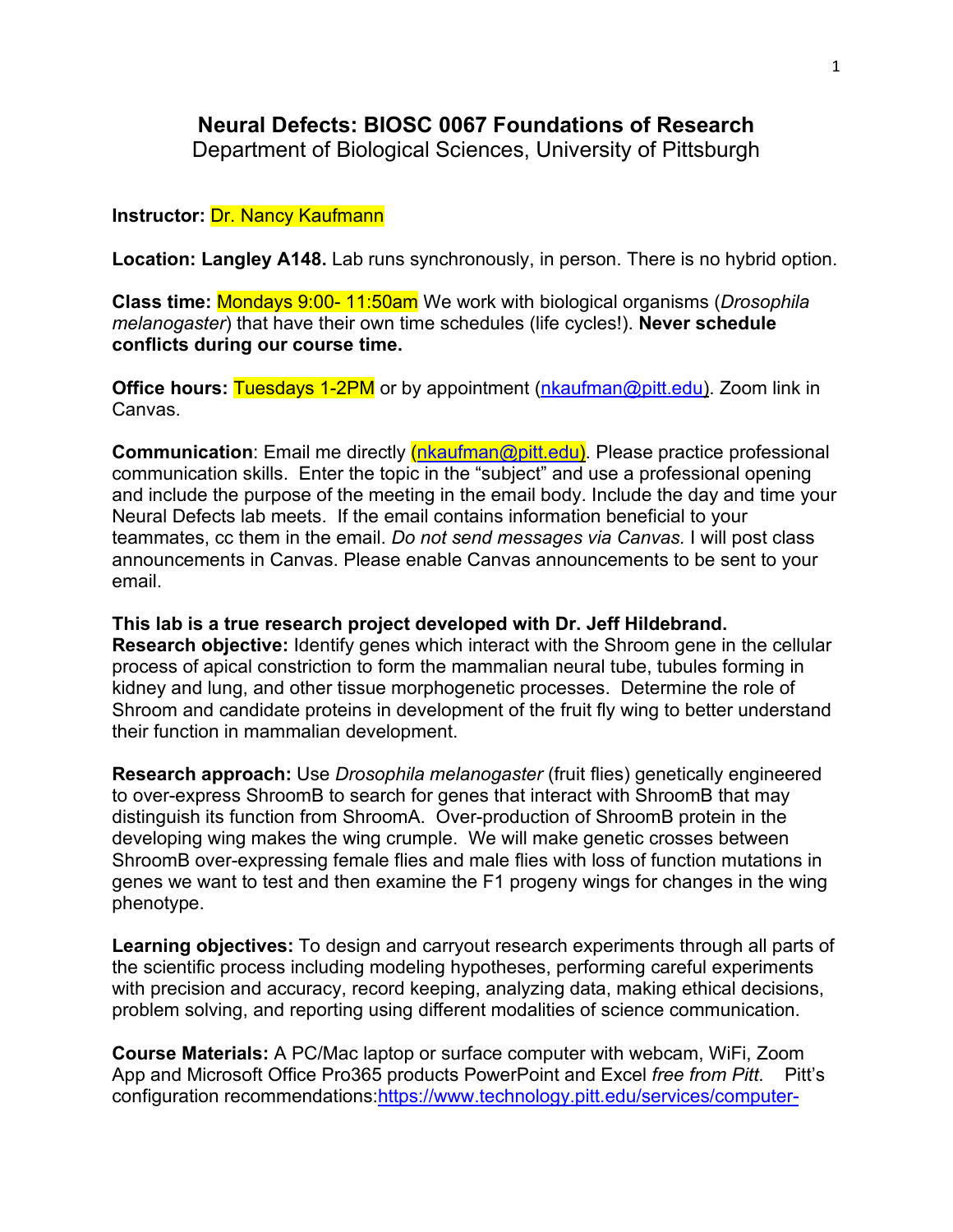[purchasing-students,](https://www.technology.pitt.edu/services/computer-purchasing-students) **We have some Laptops available in an office hours room to borrow in the room- let me know if you need this.** Canvas, Lab Archives and Fiji will be used extensively. Download the image processing program Fiji if you do not already have it [https://imagej.net/Fiji.](https://imagej.net/Fiji) **Pitt Computer Help Desk 24/7 412-624-HELP (4357). Call if urgent.** 

- Face masks that fit well- over both your mouth and nose. Always carry extras.
- Paper and pen for notes, colored pencils or markers for drawing genetic and cellular models

**Safety: Keep your mask on at all times, even when you talk, cough, or sneeze.** During this pandemic, it is extremely important that you abide by the [public health](https://www.alleghenycounty.us/Health-Department/Resources/COVID-19/COVID-19.aspx)  [regulations](https://www.alleghenycounty.us/Health-Department/Resources/COVID-19/COVID-19.aspx) , the University of Pittsburgh's [health standards and guidelines,](https://www.policy.pitt.edu/university-policies-and-procedures/covid-19-standards-and-guidelines) and [Pitt's](https://www.coronavirus.pitt.edu/healthy-community/pitts-health-rules)  [Health Rules.](https://www.coronavirus.pitt.edu/healthy-community/pitts-health-rules) These rules have been developed to protect the health and safety of all of us. Universal [face covering](https://www.coronavirus.pitt.edu/frequently-asked-questions-about-face-coverings) is required in all classrooms and in every building on campus, without exceptions, regardless of vaccination status. This means you must wear a face covering that properly covers your nose and mouth when you are in the classroom. If you do not comply, you will be asked to leave class. It is your responsibility to have the required face covering when entering a university building or classroom. For the most up-to-date information and guidance, please visit [coronavirus.pitt.edu](http://coronavirus.pitt.edu/) and check your Pitt email for updates before each class. **Always swipe into the building with your Pitt ID to confirm your health status to keep our community safe.**

**We are scientists. This is a research lab course. Data shows the vaccine is safe. Do your part to protect our community. [https://www.coronavirus.pitt.edu/healthy](https://www.coronavirus.pitt.edu/healthy-community/why-get-vaccinated)[community/why-get-vaccinated.](https://www.coronavirus.pitt.edu/healthy-community/why-get-vaccinated) Choices we all make, in and out of lab, throughout the semester will determine the success of this term. Keep masking up!** KF94/K/N95 best supported by data.

- No food or drink is allowed in the lab or hallway. Step outside the building if needed.
- Pull back long hair. Do not wear clothing and accessories with dangling parts.
- Come to lab prepared, awake, and focused. Stay focused during lab.

**Lapses in safety will result in you being asked to leave. Your absence will then be marked "un-excused."**

**If you test positive for the coronavirus, notify Pitt contact tracers that everyone in our lab section, including UTAs and instructors, is a close contact as the lab room doesn't allow physical distancing.** This isn't shaming or punishment for getting sick; reporting helps everyone to prevent further spread of the virus. Reporting allows us all access to University testing and resources to help keep everyone as safe as possible. *Knowing exposures empowers everyone to make scientifically informed decisions of personal health and infection risk.*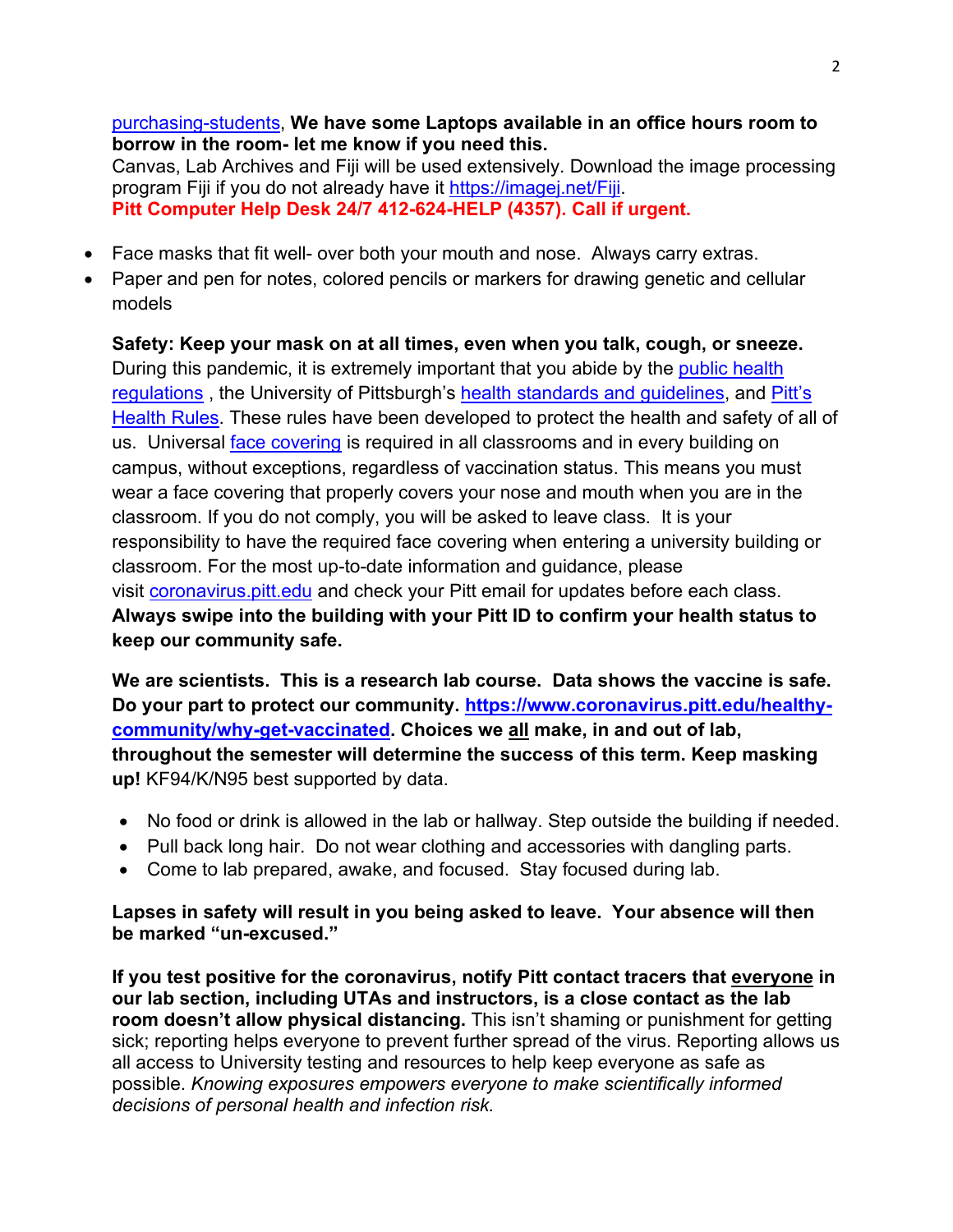**Course work:** This lab course emulates the structure of authentic research work in a Pitt faculty lab as much as possible. Just like a student in a faculty lab, you will set up experiments, collect, record and analyze data. You will present your findings in lab meetings and more formal presentations and participate in journal clubs to analyze and discuss relevant research articles.

\*\*\*You must participate in the first lab period in order to take this class -our research project begins Day 1. You may not add the class after missing Day 1.\*\*\*

## **Attendance and participation:** Both are mandatory. *Any unexcused absence will cause your grade to drop. If you miss two lab periods for any reason (excused or unexcused), your grade drops a full letter grade. If you miss three or more lab periods for any reason, you cannot pass the class. Do not plan absences.*

Communicate with me, and your teammates, any unforeseen emergencies before the lab period. Any missed lab for which you did not provide a written explanation before lab will cause your grade to drop except in extreme, documented circumstances. Documentations must be official to be accepted (ex. record of visitation to Student Health or hospital on day of class, quarantine request, etc.). I must receive the official documentation within one week of the missed lab period or it results in a full letter grade drop. If you miss more than two lab periods for any reason, your grade drops a full letter grade.

**Punctuality:** Lab time is packed. Arrive on time; do not leave early. Do NOT schedule appointments during lab. If you arrive late or leave early or are not participating fully more than twice for any reason, your grade will drop by half a letter grade.

**Focus:** Do NOT use any devices for non-lab work during this time. Participate the whole time.

**Accountability:** *You are independently responsible for understanding the research work and making up any possible missed work, regardless of whether it will be graded, as the research project builds continuously throughout the semester.*

**Assignments: come directly from your lab work.** You must have done the research work in order to complete and get credit for the assignment- **do not miss class**.

- **In-class work must be immediately turned in** when requested to receive any credit. **You cannot receive credit for in-class work if you were not on-time , leave early, or were absent.** (for example notebook updates, discussions, pre-lab questions)
- **Homework assignments** are due 1 hour before the start of class (unless specifically stated by the instructor, ex. final presentation slides). Lab notebook and Canvas submissions are time-stamped. Homework assignments due for the next class are listed in Canvas modules.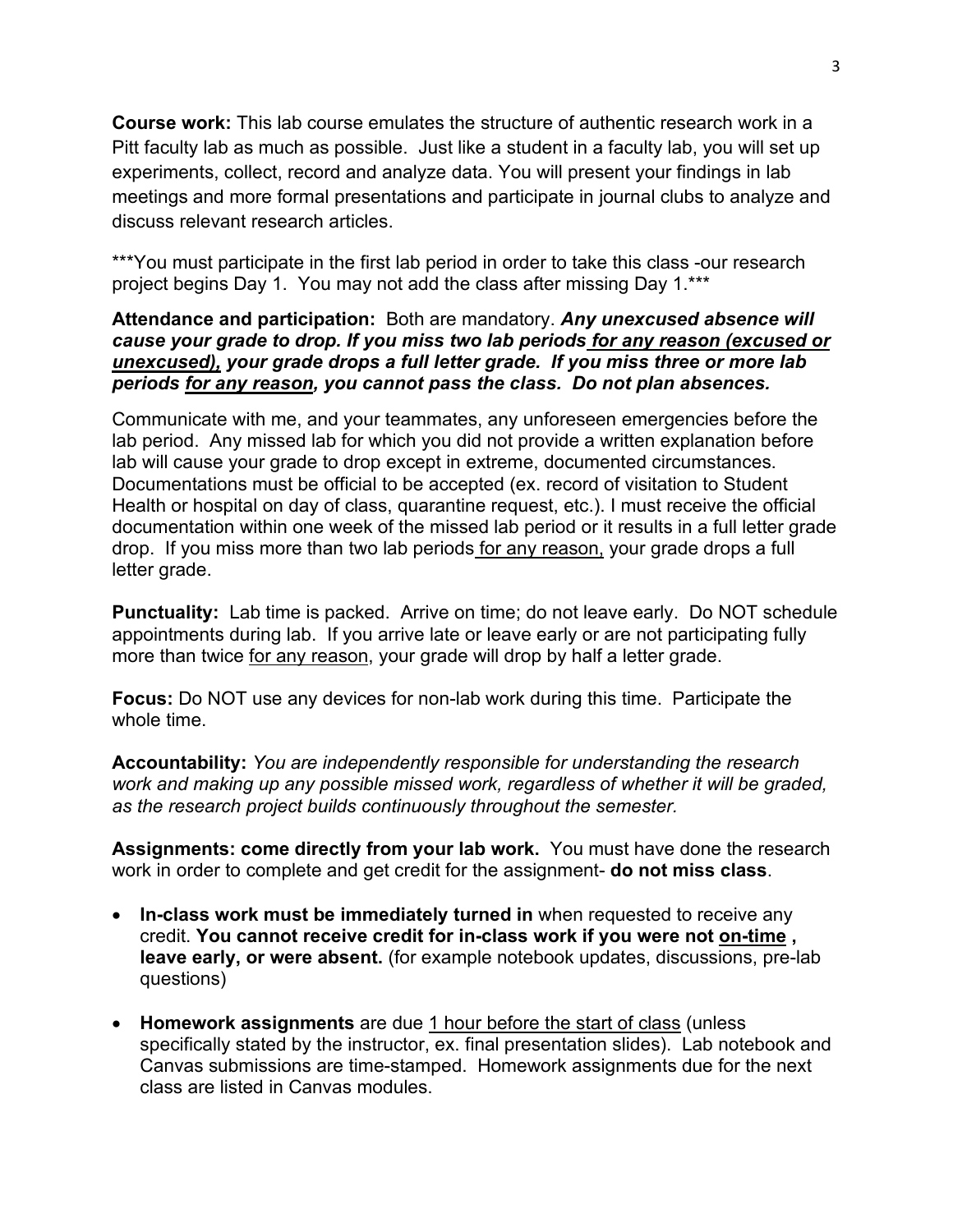• **Late homework** is first docked 10%. It is docked 20% when turned in more than 12 hours, but less than 48 hours late. **Assignments more than 48 hours late will not receive credit.** When answers to questions (ex. Journal club figures, course data, etc) are discussed in class, late submissions will not be accepted.

**Working individually and with peers:** We encourage you to talk about our research and other science with your peers, instructors, and consult outside sources. *However*, the work you turn in must be your own, written in your own words, designed by *yourself*. **You may not copy or quote from peers, instructors, online or printed sources.** Ask me for help when you are uncertain about following these guidelines. **Plagiarism and violations of research ethics cannot be tolerated in science and in universities.**

**Lab notebooks:** Lab notebooks are a real-time recording of your research and essential aspects of all real research. We use Lab Archives, an electronic research notebook program. You will have assignments to set up your lab notebook, record your findings, and analyze your results. Each entry is date stamped. In recording data-Always record what YOU see, not what you hope you see. Add commentary about your analysis and how it relates to your hypothesis and information that will help other people understand your finding. You can add notes about what other people see or think about your results, but make clear who the observer is, by name. Changes to protocols must be recorded. *You cannot start an experiment before your notebook is set up.* **Notebooks can be graded at any time-keep them up to date, in real time.**

**Research ethics:** As a scientist on this research project, you must observe carefully, be skeptical and questioning, and accurately report what you actually see in your experiments. It can be tempting to report what you *hoped* to see instead of what you *actually* see, especially if your data does not support your hypothesis. Often data will NOT support your hypothesis. This is real science. Ask your peers and instructors to help you analyze your data-second opinions are important.

**Lab work quality** includes (but is not limited to): Doing focused work independently *and* with your team. Paying attention and asking questions during group discussions to get clarification. Getting help when you need it, not when you weren't paying attention or could have thought through the answer with your teammates. Labeling lab materials clearly with expected detail. *If your notebook is not set up, you cannot do the lab workwhether online or in person.* If you are participating online, you will direct the hands of the instructor or teaching assistant- make sure you come online to class prepared. It's ok to ask questions, but you must read the protocol, watch any required videos, and prepare you notebook as if you were going to be physically present in lab. Make use of office hours!

**Grading:** Final grades are calculated from work scored for points, work scored for completeness/effort, participation in discussions and lab work. Whether you join online or in the lab room, daily participation is mandatory.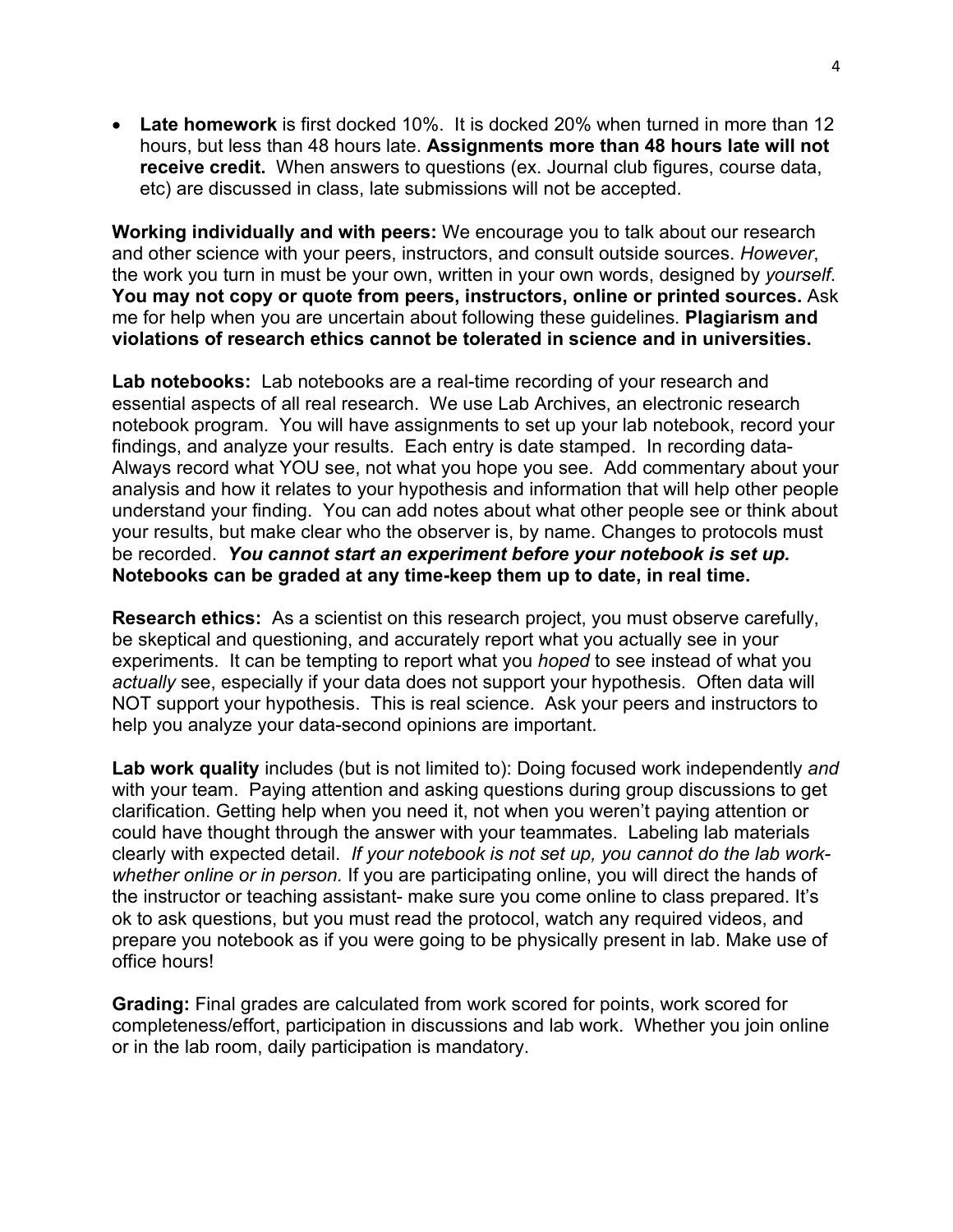**Re-grade requests** must be submitted in writing and provide detailed and tangible reasoning for the request. The request must be received by me within a week of the graded assignment being returned.

#### **Grading Scale:**

|              | 93-100% A | 90-92% A- |
|--------------|-----------|-----------|
| 87-89% B+    | 83-86% B  | 80-82% B- |
| 77-79% C+    | 73-76% C  | 70-72% C- |
| $67-69\%$ D+ | 63-66%D   | 60-62% D- |
|              |           | 59% and   |
|              |           | below F   |

Percentages are determined at the end of the semester based on earned points of graded and ungraded work throughout the semester. Assignment point breakdown as anticipated is available in Canvas Syllabus. It is subjected to change based on class needs for educational purposes and occasionally due to changes in research work or organization. Expect homework for each class and in lab assignments each lab period.

#### **University policies:**

**Academic Integrity Policy:** *Students in this course will be expected to comply with the [University of](https://www.provost.pitt.edu/info/ai1.html)  [Pittsburgh's Policy on Academic Integrity.](https://www.provost.pitt.edu/info/ai1.html) Any student suspected of violating this obligation for any reason during the semester will be required to participate in the procedural process, initiated at the*  instructor level, as outlined in the University Guidelines on Academic Integrity. This may include, but is not *limited to, the confiscation of the examination of any individual suspected of violating University Policy. Furthermore, no student may bring any unauthorized materials to an exam, including dictionaries and programmable calculators. To learn more about Academic Integrity, visit the [Academic Integrity Guide](http://pitt.libguides.com/academicintegrity/) for an overview of the topic. For hands- on practice, complete the [Understanding and Avoiding Plagiarism](http://pitt.libguides.com/academicintegrity/plagiarism)  [tutorial.](http://pitt.libguides.com/academicintegrity/plagiarism)*

**Disability Services:** *If you have a disability for which you are or may be requesting an accommodation, you are encouraged to contact both your instructor and [Disability Resources and Services](https://www.studentaffairs.pitt.edu/drs/) (DRS), 140 William Pitt Union, (412) 648-7890, [drsrecep@pitt.edu,](mailto:drsrecep@pitt.edu) (412) 228-5347 for P3 ASL users, as early as possible in the term. DRS will verify your disability and determine reasonable accommodations for this course.*

**Equity, Diversity, and Inclusion:** *The University of Pittsburgh does not tolerate any form of discrimination, harassment, or retaliation based on disability, race, color, religion, national origin, ancestry, genetic information, marital status, familial status, sex, age, sexual orientation, veteran status or gender identity or other factors as stated in the University's Title IX policy. The University is committed to taking prompt action to end a hostile environment that interferes with the University's mission. For more information about policies, procedures, and practices, visit the [Civil Rights & Title IX Compliance web](https://www.diversity.pitt.edu/civil-rights-title-ix-compliance)  [page.](https://www.diversity.pitt.edu/civil-rights-title-ix-compliance) I ask that everyone in the class strive to help ensure that other members of this class can learn in a supportive and respectful environment. If there are instances of the aforementioned issues, please contact the Title IX Coordinator, by calling 412-648-7860, or e-mailing [titleixcoordinator@pitt.edu.](mailto:titleixcoordinator@pitt.edu) Reports can also be [filed online.](https://www.diversity.pitt.edu/civil-rights-title-ix-compliance/make-report/report-form) You may also choose to report this to a faculty/staff member; they are required to communicate this to the University's Office of Diversity and Inclusion. If you wish to maintain complete confidentiality, you may also contact the University Counseling Center (412-648-7930).*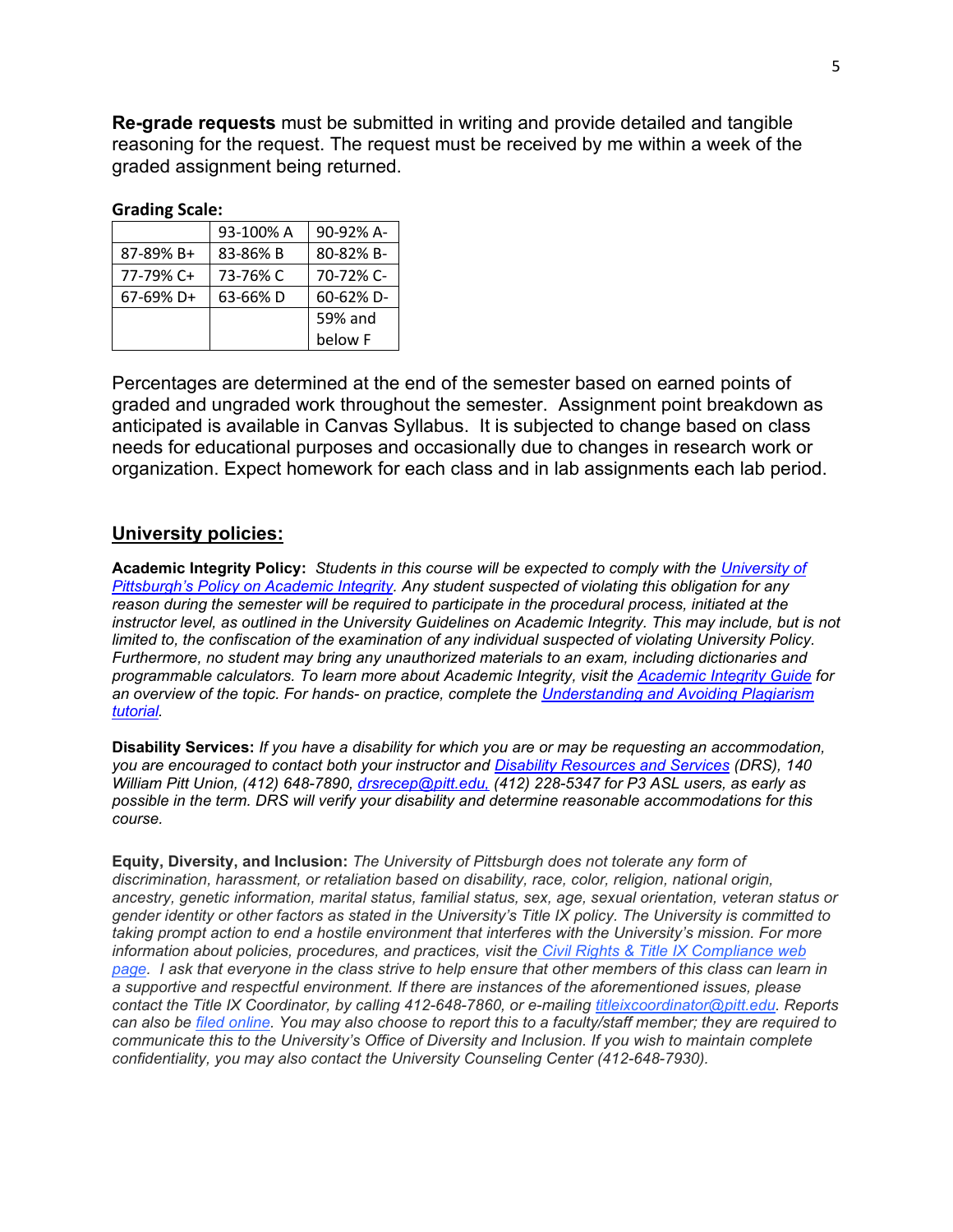Weekly plan fall 2021 8\_27\_21

Note: Research work and thus assignments are subject to change based on research findings and student learning needs.

| <b>Week</b>                        | Lab work overview                                                                                                                                                                                                                                                                                                                                                                                                                                                         | Assignments to complete 1 hours or more before next class                                                                                                                                                                                                                                                                                                                                                                                                                                                                                                           |
|------------------------------------|---------------------------------------------------------------------------------------------------------------------------------------------------------------------------------------------------------------------------------------------------------------------------------------------------------------------------------------------------------------------------------------------------------------------------------------------------------------------------|---------------------------------------------------------------------------------------------------------------------------------------------------------------------------------------------------------------------------------------------------------------------------------------------------------------------------------------------------------------------------------------------------------------------------------------------------------------------------------------------------------------------------------------------------------------------|
| 1 (Aug 30-<br>Sept 3)              | Before class: Complete "Getting to Know You"<br>Survey; Read and sign "How to Keep a Lab<br>Notebook" assignment in Canvas which should create<br>your lab notebook in Lab Archives.<br>Introduction to our Neural Defects research project<br>and Drosophila melanogaster as a model system.<br>Observe live flies in vials.<br>Syllabus overview and expectations.<br>Expt 1: Determining the over-expression ShroomB<br>phenotype. Step 1- Sexing and sorting of flies | Read course information and weekly plan in syllabus section of Canvas.<br>Assignment in Canvas of research and reading to make PowerPoint slides on<br>neural tube defects with focus on genes and environment with socioeconomic<br>factors, current treatment options and hope for the future.<br>Read: Sadava Life (Intro bio text book) Chapter 12.1 "Inheritance of genes<br>follows Mendel's Laws" and 12.2 "Alleles can produce multiple phenotypes" (if<br>you no longer have your Biology textbook, there is a PDF in the Lab Archives<br>reading folder). |
| 2 (Sept 6-10)<br><b>Labor Week</b> | Work on the journal club now!<br>Lab will not meet this week, but the homework<br>assignment will take lots of time.                                                                                                                                                                                                                                                                                                                                                      | Read: Sadava Life Chapter 12.4 "Genes are carried on chromosomes"<br>Journal club 1 preparation- reading and assertion/evidence slides<br>Hildebrand and Soriano, 1999: "Shroom, a PDZ Domain-Containing Actin-<br>Binding Protein, Is Required for Neural Tube Morphogenesis in Mice"<br>Review Expt 1 progress and write procedure for how to dissect wings and                                                                                                                                                                                                   |
| 3 (Sept 13-<br>17)                 | Expt 1: Determining the over-expression ShroomB<br>phenotype. Step 2- Dissecting wings and making<br>microscopy slides.<br>Fly genetics introduction.<br>Journal club #1                                                                                                                                                                                                                                                                                                  | make slide in Lab Archives to prepare for Step 2.<br>Submit Expt 1.<br>Practice wing measurement with Fiji (Expt 2). Submit.<br>Introduction PowerPoint slides - edits and addition of Shroom background<br>information.                                                                                                                                                                                                                                                                                                                                            |
| 4 (Sept 20-<br>24)                 | Fly genetics continued: loss and gain of function<br>mutations and over-expression.<br>Expt 3: Photography and measurement of fly wings.<br>Submit.                                                                                                                                                                                                                                                                                                                       | Journal club 2 preparation- reading and assertion/evidence slides<br>Hildebrand, et al., 2021: "A modifier screen identifies regulators of cytoskeletal<br>architecture as mediators of Shroom-dependent changes in tissue<br>morphology" Part 1 Fig 1-4.                                                                                                                                                                                                                                                                                                           |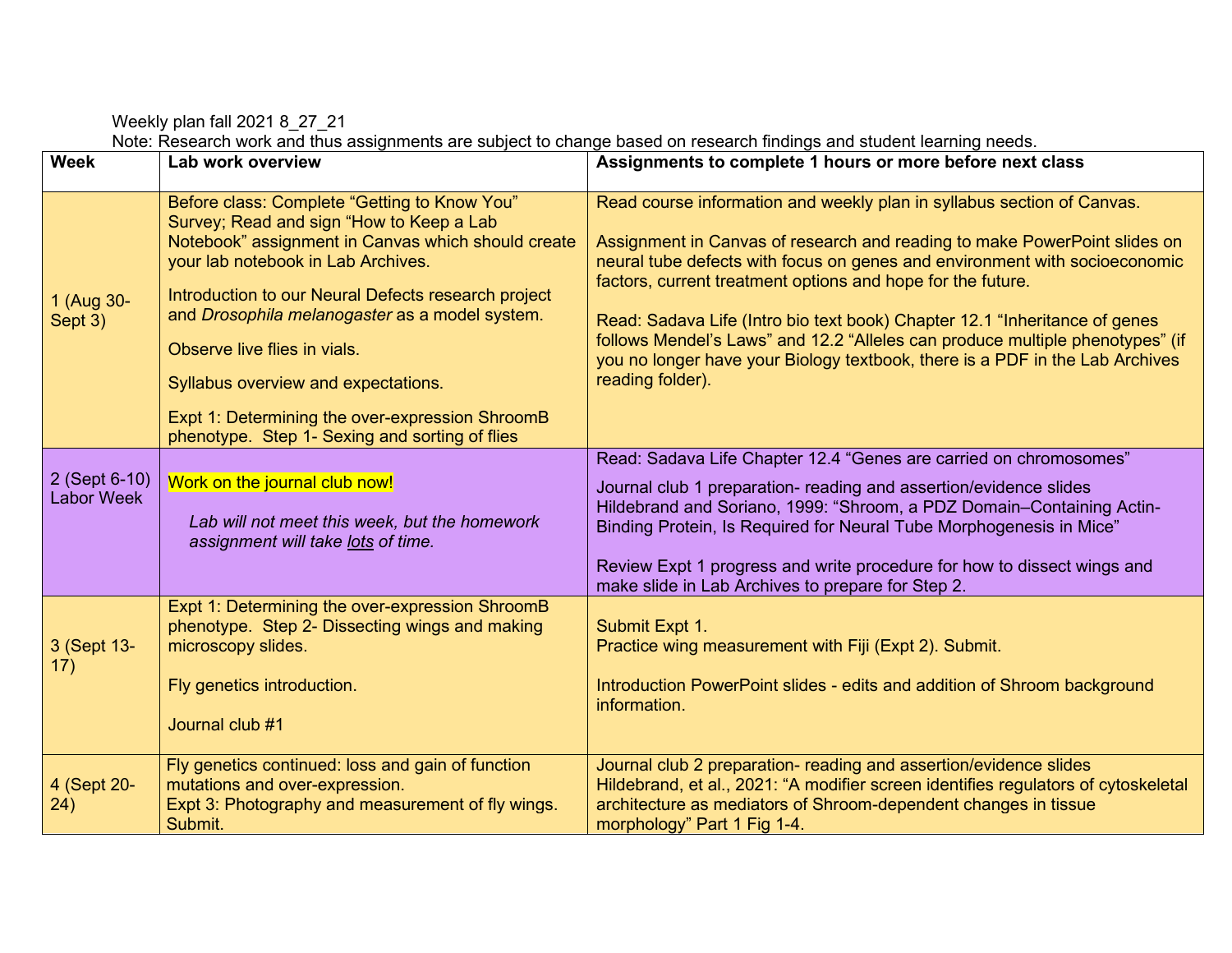|                                                 | Shared data entry for use in Expt 4; discussion of<br>research integrity and ethics.<br>Loss of function candidate gene research introduction.                                                                                                                                                                                                                                                                                      | Reading: Genetics on the Fly: A Primer on the Drosophila<br>Model System Hales, et al. pp.815-824 (focus on parts most relevant for your<br>research ex. can skip sex determination)<br>Fly genetics worksheet.<br>Suggested reading: Sadava Life Ch5.3 p.98-103. "The cytoskeleton is<br>important in cell structure and movement"                   |
|-------------------------------------------------|-------------------------------------------------------------------------------------------------------------------------------------------------------------------------------------------------------------------------------------------------------------------------------------------------------------------------------------------------------------------------------------------------------------------------------------|-------------------------------------------------------------------------------------------------------------------------------------------------------------------------------------------------------------------------------------------------------------------------------------------------------------------------------------------------------|
| 5 (Sept 27-<br>Oct 1)                           | Expt 5: looking for genetic interactors with Shroom B<br>via a candidate genetic cross: Collect<br>Nubbin>ShroomB wing over-expression/CTG virgin<br>females.<br>Journal club #2 part 1<br>Course-wide control data graphing and summary<br>statistics. Expt 4.                                                                                                                                                                     | Suggested reading: Sadava Life Ch47.1 "Interactions of actin and myosin<br>cause muscles to contract"<br>Part 2 Journal club #2 Fig 5-8 with assertion/evidence slides.<br>Expt 4: submit<br>Presentation slides: wing qualitative and quantitative data slides.                                                                                      |
| $6$ (Oct 4-8)                                   | Expt 5: Collect loss-of-function candidate fly males;<br>Set cross with Nubbin>ShroomB wing over-<br>expression/CTG virgin females and candidate males.<br>(Cross day 0)<br>Write out genetic crosses with expected F1 progeny<br>genotypes and marker phenotypes.<br>Journal Club #2, part 2<br>Candidate research for JC#3 and hypothesis models.<br>From structural data to cartoon icons. Drawstring<br>bags. Wing predictions. | Drosophila introduction slides: genetics, timeline of cross with life cycle icons,<br>Shroom in drosophila.<br>Candidate research for JC#3 and background slides<br><b>Register to vote!!</b><br>10/18/2021 is the last day to register before the 11/02/2021 election.<br>https://www.pavoterservices.pa.gov/pages/VoterRegistrationApplication.aspx |
| 7 (Oct 11-<br>Oct 15) Fall<br><b>Break Week</b> | Remove parents from vial; GFP larvae analysis-<br>cross day 7<br>(Friday section comes on Thursday (Day 6)).                                                                                                                                                                                                                                                                                                                        | Sadava Life Ch47.1 "Interactions of actin and myosin cause muscles to<br>contract"<br>Sketching hypothesis models.                                                                                                                                                                                                                                    |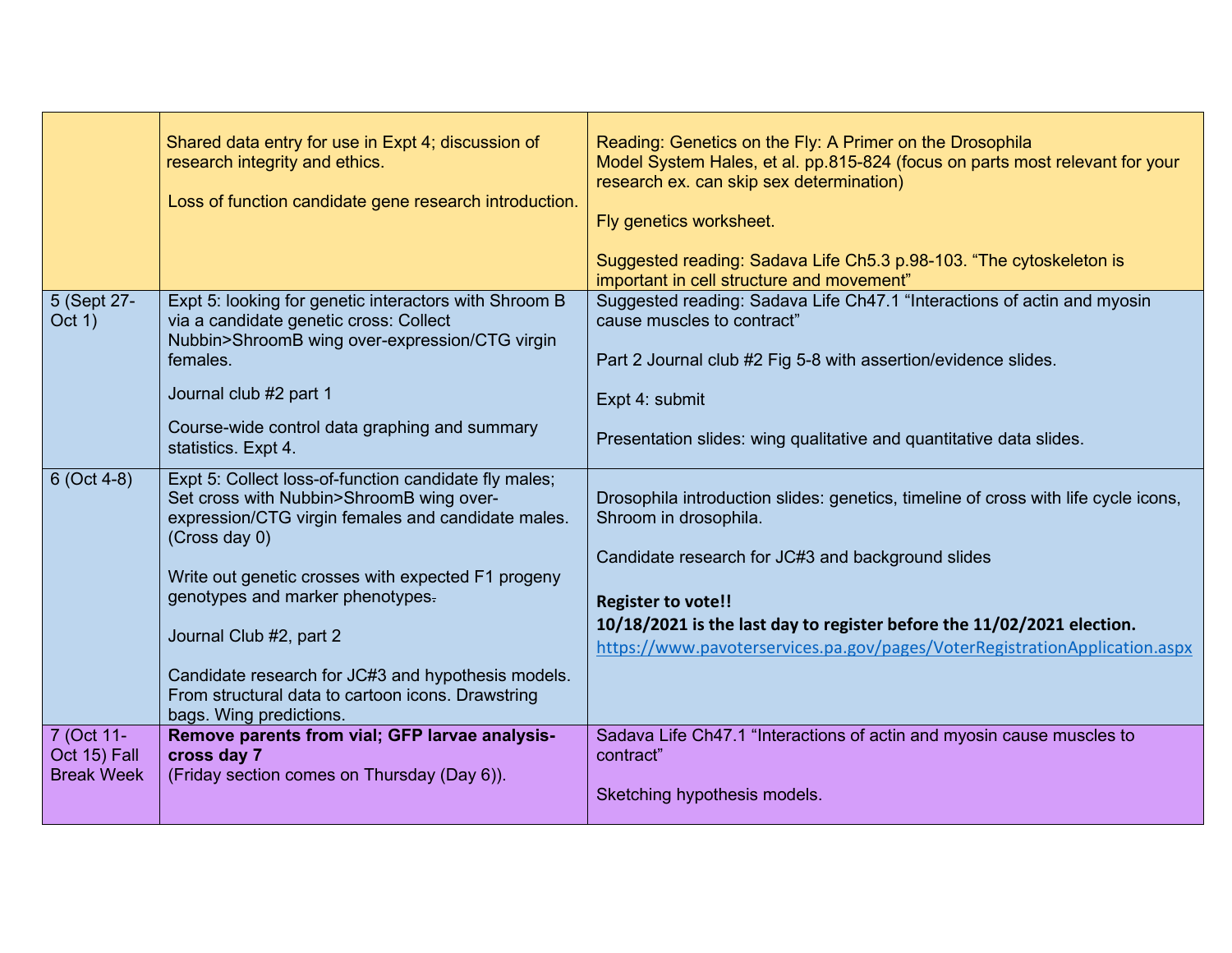|                   |                                                                                                                                                                                                                                                                                                                                              | Friday section clears flies on Wednesday or Thursday.                                                                                                                                                                                          |
|-------------------|----------------------------------------------------------------------------------------------------------------------------------------------------------------------------------------------------------------------------------------------------------------------------------------------------------------------------------------------|------------------------------------------------------------------------------------------------------------------------------------------------------------------------------------------------------------------------------------------------|
| 8 (Oct 18-22)     | (Cross day 14) Sorts F1s M/F and dominant markers,<br>briefly score wings. Complete Expt 5.<br>Collect F1 progeny into 70% ethanol. Expt 6.<br>Team work: Choosing journal club #3- candidate<br>primary research and review articles.<br>Team work: Hypothesis modeling, adding in your<br>candidate.<br>Organizing a research presentation | Expt 6: Fixation and dissection solutions math.<br>Pipetting video.<br>Team work: Candidate journal club #3 preparation. Slides should also be<br>useable in Final Presentation<br>Team work: Final presentation slide compilation and editing |
| 9 (Oct 25-29)     | Solution math. Pipetting practice.<br>Expt 6. Solution changes from 70% ethanol into 15%<br>glycerol 35% ethanol and 20% glycerol.<br>Candidate journal club #3<br>Hypothesis/conclusion model presentation                                                                                                                                  | Plan to vote!<br>Model slides (individual assignment).                                                                                                                                                                                         |
| 10 (Nov 1-5)      | Expt 6 Dissect and mount wings. Submit.<br>Expt 7 Photograph and measure.<br>Tuesday November 2 is Election Day. Please vote!                                                                                                                                                                                                                | Team work: slide compilation and editing<br>Edit models for conclusion.<br>Presentation preparation reading-specific for teams' needs                                                                                                          |
| 11 (Nov 8-<br>12) | Expt 7: Complete wing measurements.<br>Course-wide data entry for Expt 8.                                                                                                                                                                                                                                                                    | Qualitative candidate cross wing slides for presentation                                                                                                                                                                                       |